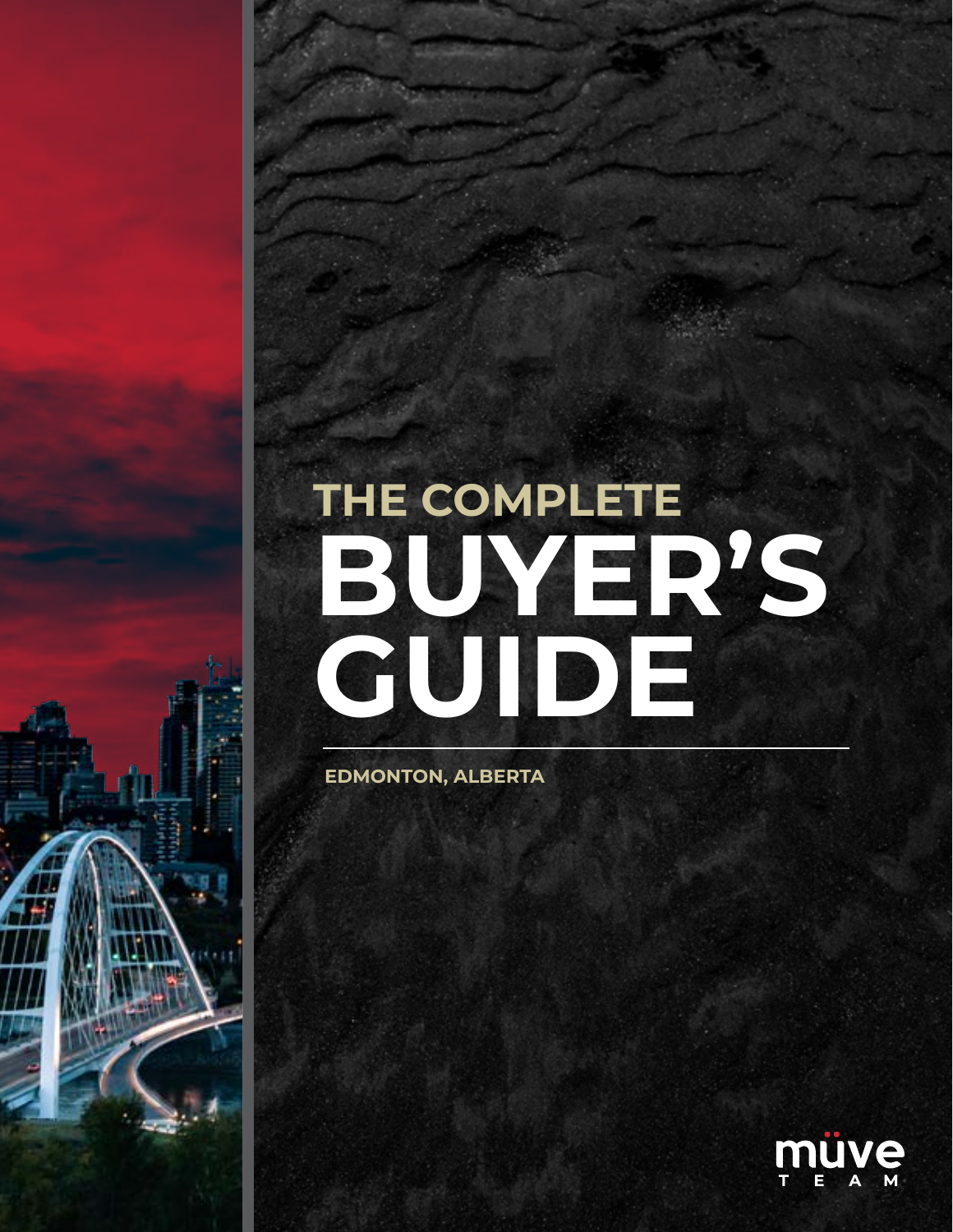**Integrity**

We always establish and maintain loyalty, trustworthiness, honesty, integrity, and patience. You can trust that we will set ourselves apart from other industry professionals.

### **Compassion**

We care about others through courtesy, thoughtfulness and understanding. We know how stressful the real estate process can be, so we aim to take as much of that stress off your back as possible, and offer unwaivering patience during

the process.

## **Attitude**

We are the glass-half-full type of people and constantly looking at any perceived problem as an opportunity at hand.

## **Teamwork**

We are team players by cooperating, helping and collaborating with others. We always have someone to lean on if we need assistance.



**Driven** We are self-starters and stay driven towards the big picture with attention to results. We will do whatever it takes to get you the most money for your homse, and negotiate like it's

our own.

### **Educated**

Our agents have a strong willingness and ability to learn, which results in staying relevant and up to date on market trends and updates, marketing concepts, and serving you as a client.

### **Communication**



We pride ourselves on our communication. We always aim to be strong communicators in all scenarios, no matter the circumstances.





## MISSION & **VALUES**

# **more. ünity. value. ease of mind.**



On the Müve team we focus on maintaining a very strong team culture. We believe that a strong culture on our team will show through in our enthusiasm and eagerness to service our clients and friends. We are committed to our clients and the relationships we build with them. Backed by the strongest track record of customer satisfaction we're committed to offering personalized service, flexibility, and extreme consumer confidence. With the Müve team it's all about creating long lasting and meaningful relationships that will last a lifetime. When you use the Müve team, you join the Müve family!

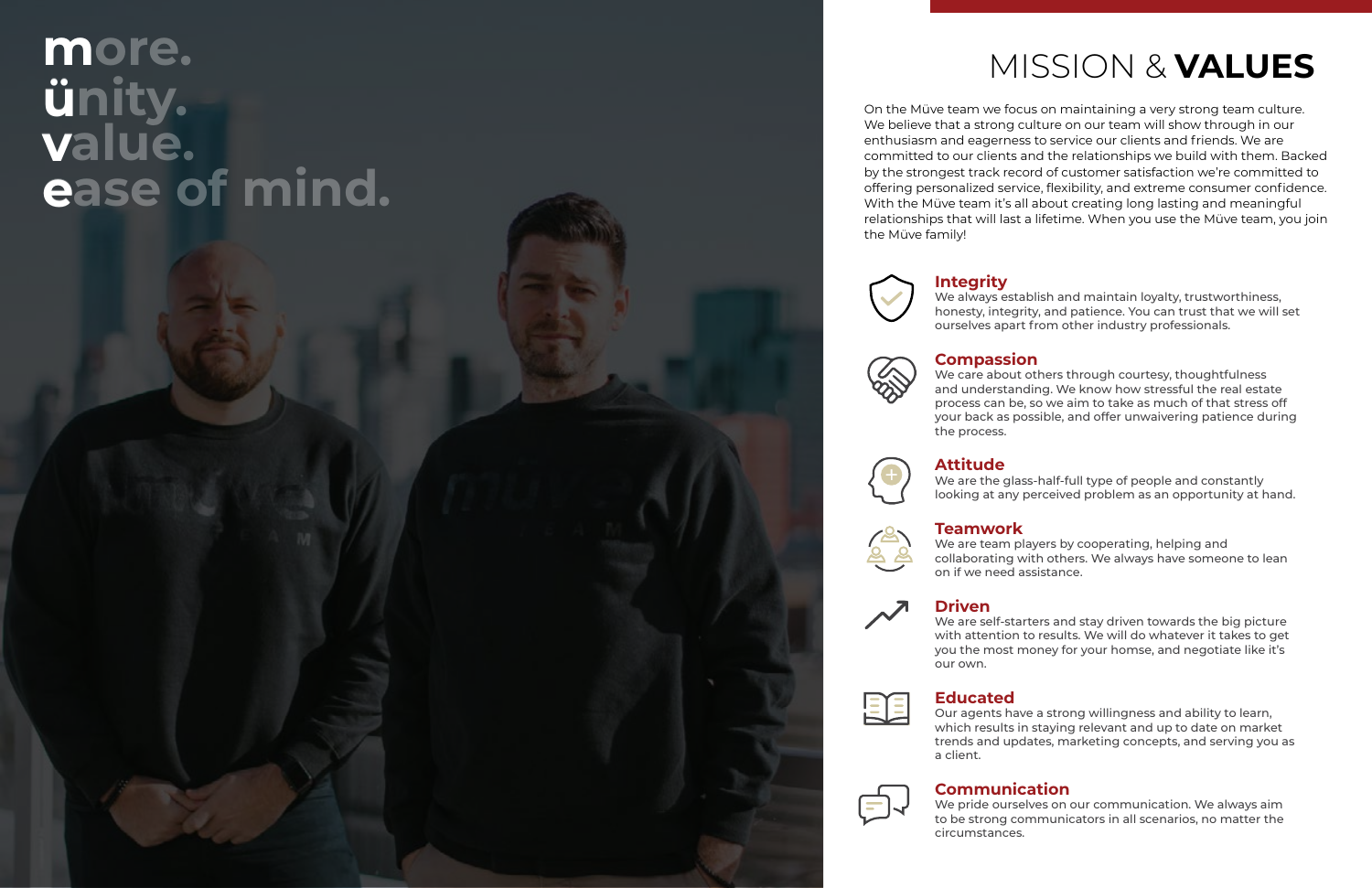# **THE TEN STEP BUYING PROCESS**

#### **BUYER COUNSELING SESSION**

We go over the buyer's needs analysis

#### **MORTGAGE PRE-APPROVAL**

Ensuring you have a pre-approval is crucial before beginning your home search to ensure you know exactly what your budget is.

#### **COLLABORATIVE HOME SEARCH**

Set up for a personalized home search based on criteria that auto-notifies you as soon as the property is listed. We then view the desired properties together.

#### **OFFER TO PURCHASE**

Writing and negotiating an educated offer. Discuss deposit with offer. We negotiate as if it were our own money.

#### **SATISFY TERMS AND CONDITIONS**

Obtain your final mortgage approval. Home inspection. Waiver of conditions.

#### **MEET WITH THE LAWYER**

Complete the mortgage. Transfer of land title. Transfer utilities & services.

#### **POSSESSION DAY**

Key release. Müve in and enjoy!

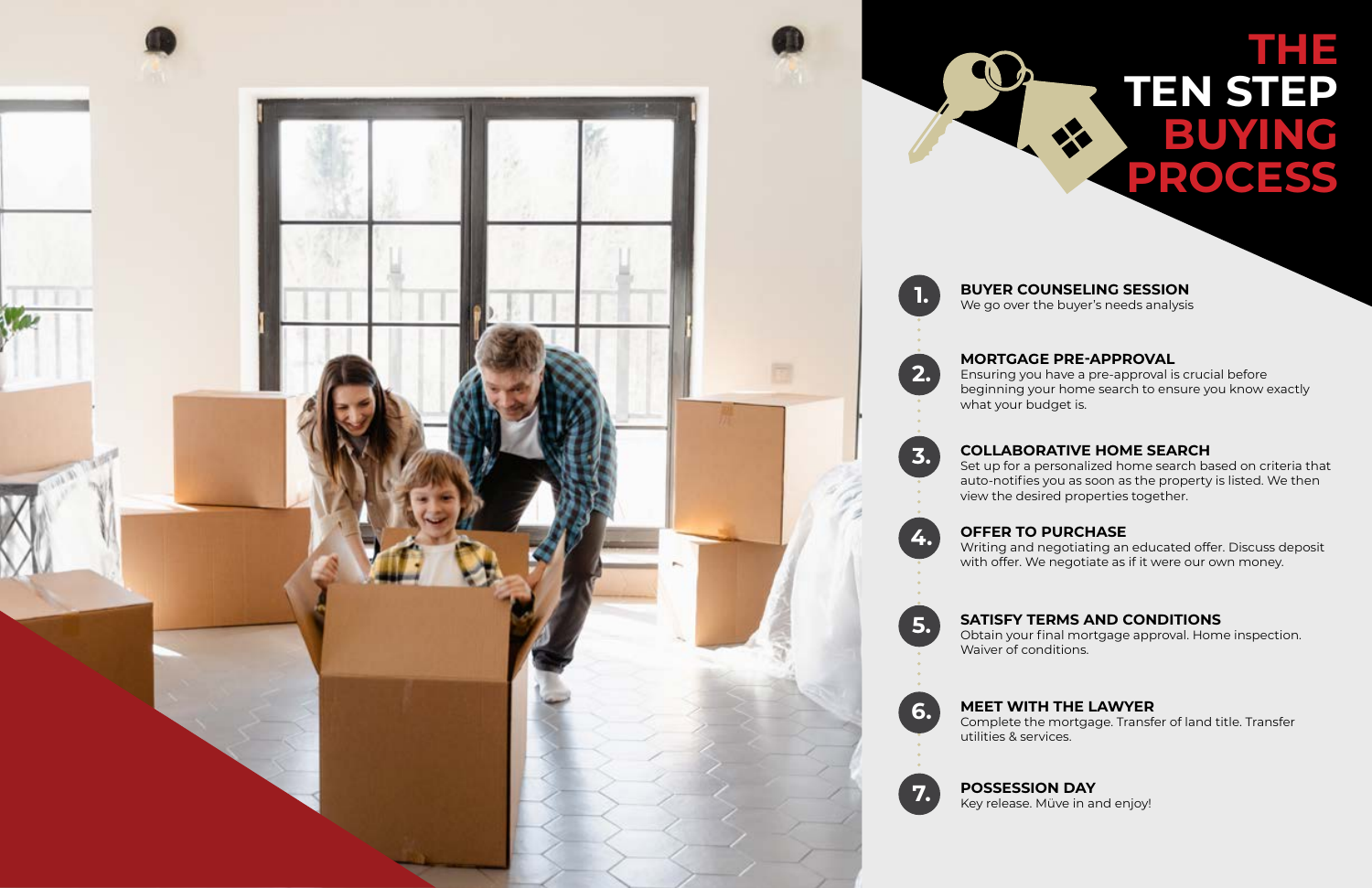

## **THE WANTS VS. NEEDS LIST**

## **WOULD-BE-NICE**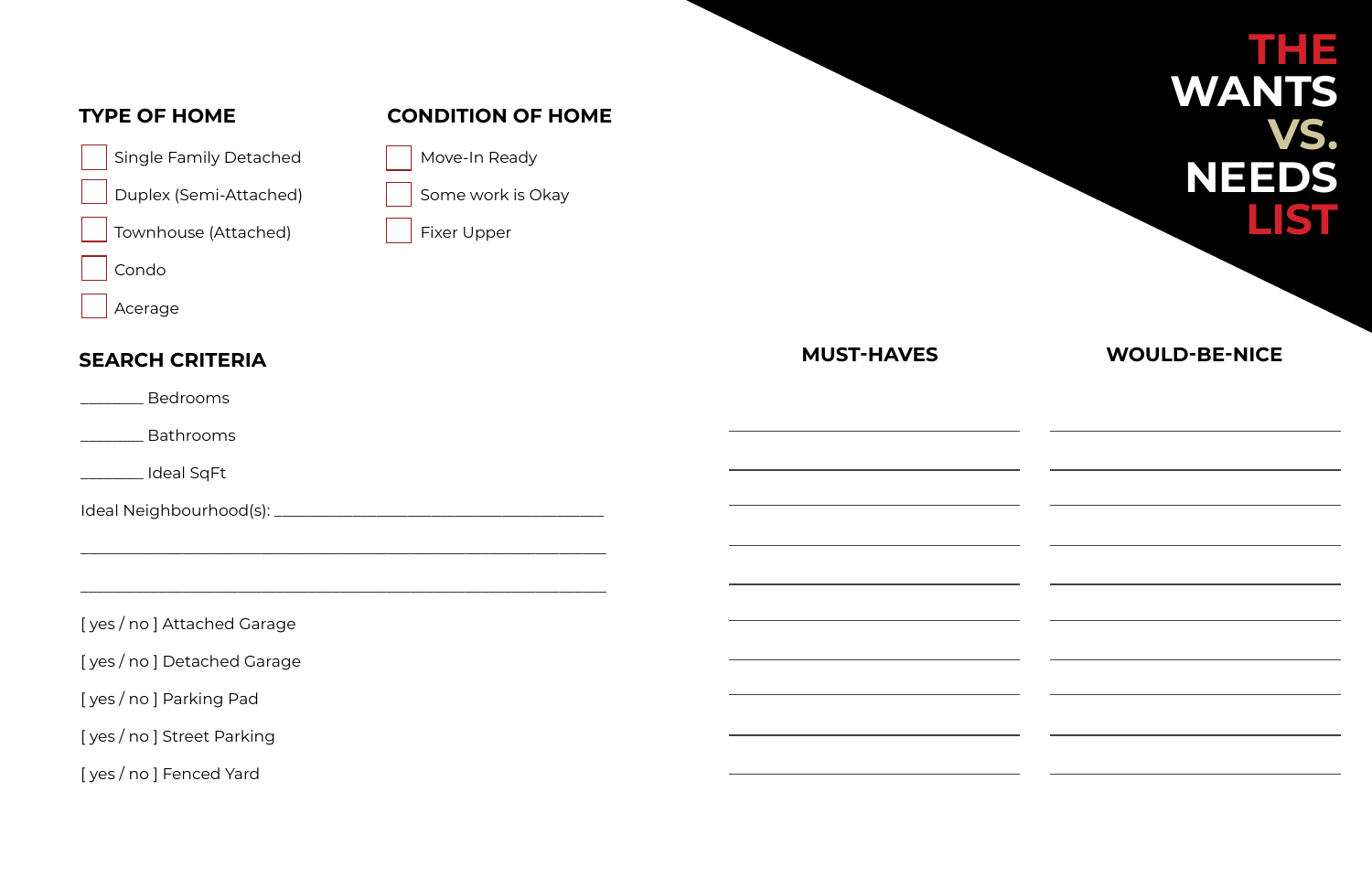

 $1.1.1.1.1.1$ 



[Alberta Avenue](https://www.youtube.com/watch?v=Z2tCUOlTvlI&list=PLvHIupNl0S_A3gX-zIzodtWdwgg36x7w5&index=45) [Aldergrove](https://www.youtube.com/watch?v=S0yrq1yqSyw&list=PLvHIupNl0S_A3gX-zIzodtWdwgg36x7w5&index=62) [Allard](https://www.youtube.com/watch?v=Kh99ZMc9Jxg&list=PLvHIupNl0S_A3gX-zIzodtWdwgg36x7w5&index=82) [Allendale](https://youtu.be/ABznRUZ0G00?list=PLvHIupNl0S_A3gX-zIzodtWdwgg36x7w5) [Ambleside](https://youtu.be/9pUBpo8p_OI?list=PLvHIupNl0S_A3gX-zIzodtWdwgg36x7w5) [Baturyn](https://www.youtube.com/watch?v=Lcm5Y0v_ojo&list=PLvHIupNl0S_A3gX-zIzodtWdwgg36x7w5&index=68) **[Beaumaris](https://www.youtube.com/watch?v=KdW64e0j61A&list=PLvHIupNl0S_A3gX-zIzodtWdwgg36x7w5&index=69)** [Belmead](https://www.youtube.com/watch?v=MyShE3ZCOrw&list=PLvHIupNl0S_A3gX-zIzodtWdwgg36x7w5&index=63) [Belmont](https://www.youtube.com/watch?v=ormF3rv8sVU&list=PLvHIupNl0S_A3gX-zIzodtWdwgg36x7w5&index=80) [Belvedere](https://youtu.be/01IBoCn1Soo?list=PLvHIupNl0S_A3gX-zIzodtWdwgg36x7w5) [Beverly Heights](https://www.youtube.com/watch?v=CDpAY9FryOs&list=PLvHIupNl0S_A3gX-zIzodtWdwgg36x7w5&index=41) [Bonnie Doon](https://youtu.be/La3q0kUGxgQ?list=PLvHIupNl0S_A3gX-zIzodtWdwgg36x7w5) [Brintnell](https://youtu.be/enssiGANR7k?list=PLvHIupNl0S_A3gX-zIzodtWdwgg36x7w5) [Britannia Youngstown](https://youtu.be/ub_DMDJyV4s?list=PLvHIupNl0S_A3gX-zIzodtWdwgg36x7w5) [Bulyea Heights](https://www.youtube.com/watch?v=JDWiqPuwNvY&list=PLvHIupNl0S_A3gX-zIzodtWdwgg36x7w5&index=83) **[Caernarvon](https://www.youtube.com/watch?v=UqvragP5VXY&list=PLvHIupNl0S_A3gX-zIzodtWdwgg36x7w5&index=75)** [Calder](https://www.youtube.com/watch?v=tqSJ6XanyyI&list=PLvHIupNl0S_A3gX-zIzodtWdwgg36x7w5&index=74) [Callaghan](https://www.youtube.com/watch?v=J9IQ9cKBEs0&list=PLvHIupNl0S_A3gX-zIzodtWdwgg36x7w5&index=84) [Canon Ridge](https://www.youtube.com/watch?v=IU5AM7945S4&list=PLvHIupNl0S_A3gX-zIzodtWdwgg36x7w5&index=81) [Canora](https://www.youtube.com/watch?v=k24Q_t6TfnU&list=PLvHIupNl0S_A3gX-zIzodtWdwgg36x7w5&index=8) [Canossa](https://www.youtube.com/watch?v=JrDFTmUQ1nA&list=PLvHIupNl0S_A3gX-zIzodtWdwgg36x7w5&index=70) **[Carlton](https://www.youtube.com/watch?v=pluAAEpnVEc&list=PLvHIupNl0S_A3gX-zIzodtWdwgg36x7w5&index=76)** [Chappelle Area](https://www.youtube.com/watch?v=nUrPQ_mSzxY&list=PLvHIupNl0S_A3gX-zIzodtWdwgg36x7w5&index=9) **[Charlesworth](https://www.youtube.com/watch?v=WRBVK9UDXgU&list=PLvHIupNl0S_A3gX-zIzodtWdwgg36x7w5&index=85)** [Clareview Town Centre](https://www.youtube.com/watch?v=ITalNbRVM6w&list=PLvHIupNl0S_A3gX-zIzodtWdwgg36x7w5&index=78) **[Cumberland](https://www.youtube.com/watch?v=5XR8XujNyoE&list=PLvHIupNl0S_A3gX-zIzodtWdwgg36x7w5&index=77)** [Delwood](https://www.youtube.com/watch?v=SjwWX798XJ4&list=PLvHIupNl0S_A3gX-zIzodtWdwgg36x7w5&index=52) [Downtown Edmonton](https://www.youtube.com/watch?v=xiV-RJagIMM&list=PLvHIupNl0S_A3gX-zIzodtWdwgg36x7w5&index=10) **[Dunluce](https://www.youtube.com/watch?v=wGAm2QouiZ0&list=PLvHIupNl0S_A3gX-zIzodtWdwgg36x7w5&index=71)** [Eastwood](https://www.youtube.com/watch?v=3HiiIXjS1Jw&list=PLvHIupNl0S_A3gX-zIzodtWdwgg36x7w5&index=42) [Eaux Claires](https://www.youtube.com/watch?v=y3dbH4t3leE&list=PLvHIupNl0S_A3gX-zIzodtWdwgg36x7w5&index=54) [Edgemont](https://www.youtube.com/watch?v=yE0hgjIoNr0&list=PLvHIupNl0S_A3gX-zIzodtWdwgg36x7w5&index=11) [Ellerslie](https://www.youtube.com/watch?v=2PwWRWFAcb4&list=PLvHIupNl0S_A3gX-zIzodtWdwgg36x7w5&index=86) [Ermineskin](https://www.youtube.com/watch?v=IDkDOO3LsVQ&list=PLvHIupNl0S_A3gX-zIzodtWdwgg36x7w5&index=87) [Forest Heights](https://www.youtube.com/watch?v=QJFgNceK5ts&list=PLvHIupNl0S_A3gX-zIzodtWdwgg36x7w5&index=12) **[Fraser](https://www.youtube.com/watch?v=aXVjEbyAXGg&list=PLvHIupNl0S_A3gX-zIzodtWdwgg36x7w5&index=79)** [Garneau](https://www.youtube.com/watch?v=9oO8Ui_5Nys&list=PLvHIupNl0S_A3gX-zIzodtWdwgg36x7w5&index=14) **[Glastonbury](https://www.youtube.com/watch?v=FmJHkOCsSy8&list=PLvHIupNl0S_A3gX-zIzodtWdwgg36x7w5&index=13)** [Glenora](https://youtu.be/HLQgN6kVJJI?list=PLvHIupNl0S_A3gX-zIzodtWdwgg36x7w5) [Glenridding Area](https://www.youtube.com/watch?v=bUSgGPJoGeE&list=PLvHIupNl0S_A3gX-zIzodtWdwgg36x7w5&index=15) [Glenwood](https://www.youtube.com/watch?v=0jjn5jwI0wk&list=PLvHIupNl0S_A3gX-zIzodtWdwgg36x7w5&index=16) **[Greenfield](https://www.youtube.com/watch?v=w30HxxGXxcU&list=PLvHIupNl0S_A3gX-zIzodtWdwgg36x7w5&index=88)** [Grovenor](https://www.youtube.com/watch?v=x-0zvakYpEw&list=PLvHIupNl0S_A3gX-zIzodtWdwgg36x7w5&index=17) **[Haddow](https://www.youtube.com/watch?v=3-YHYsWukek&list=PLvHIupNl0S_A3gX-zIzodtWdwgg36x7w5&index=89)** [Hamptons, The](https://www.youtube.com/watch?v=NSV0yylJjMY&list=PLvHIupNl0S_A3gX-zIzodtWdwgg36x7w5&index=18) [Hazeldean](https://www.youtube.com/watch?v=ikYhXVHRI7M&list=PLvHIupNl0S_A3gX-zIzodtWdwgg36x7w5&index=19) **[Highlands](https://www.youtube.com/watch?v=9dplvq7tHzM&list=PLvHIupNl0S_A3gX-zIzodtWdwgg36x7w5&index=43)** 

# COMMUNITIES COMMUNITIES

#### **EDMONTON**

[Hollick-Kenyon](https://www.youtube.com/watch?v=mAL0fRmoXW4&list=PLvHIupNl0S_A3gX-zIzodtWdwgg36x7w5&index=20) [Inglewood](https://www.youtube.com/watch?v=u5j1btVVmhY&list=PLvHIupNl0S_A3gX-zIzodtWdwgg36x7w5&index=40) [Jamieson Place](https://www.youtube.com/watch?v=zkHocjrXEMc&list=PLvHIupNl0S_A3gX-zIzodtWdwgg36x7w5&index=64) [Kildare](https://www.youtube.com/watch?v=f5bM-oPzldg) [Kilkenny](https://www.youtube.com/watch?v=BkV4hr0WUjk&list=PLvHIupNl0S_A3gX-zIzodtWdwgg36x7w5&index=50) [King Edward Park](https://www.youtube.com/watch?v=pfF5aD0leWA&list=PLvHIupNl0S_A3gX-zIzodtWdwgg36x7w5&index=21) [Kiniski Gardens](https://www.youtube.com/watch?v=nX0OuEC4JtQ&list=PLvHIupNl0S_A3gX-zIzodtWdwgg36x7w5&index=90) [Klarvatten](https://www.youtube.com/watch?v=y4JMJZztxTE&list=PLvHIupNl0S_A3gX-zIzodtWdwgg36x7w5&index=49) [La Perle](https://www.youtube.com/watch?v=kAfiDY3e5xc&list=PLvHIupNl0S_A3gX-zIzodtWdwgg36x7w5&index=65) [Lago Lindo](https://www.youtube.com/watch?v=1txtHuKJurk&list=PLvHIupNl0S_A3gX-zIzodtWdwgg36x7w5&index=48) **[Larkspur](https://www.youtube.com/watch?v=ZrWIzRVImvA&list=PLvHIupNl0S_A3gX-zIzodtWdwgg36x7w5&index=93)** [Laurel](https://www.youtube.com/watch?v=tsG80jOwSPA&list=PLvHIupNl0S_A3gX-zIzodtWdwgg36x7w5&index=92) [Laurier Heights](https://www.youtube.com/watch?v=MCNQlzs3OH0&list=PLvHIupNl0S_A3gX-zIzodtWdwgg36x7w5&index=22) [Lymburn](https://www.youtube.com/watch?v=FAab9Wd0k2g&list=PLvHIupNl0S_A3gX-zIzodtWdwgg36x7w5&index=67) [MacEwan](https://www.youtube.com/watch?v=6ZKmiq3uqy0&list=PLvHIupNl0S_A3gX-zIzodtWdwgg36x7w5&index=91) [Magrath Heights](https://www.youtube.com/watch?v=3INHTbMelRM&list=PLvHIupNl0S_A3gX-zIzodtWdwgg36x7w5&index=94) **[McConachie](https://www.youtube.com/watch?v=SmaeGaKl1UU&list=PLvHIupNl0S_A3gX-zIzodtWdwgg36x7w5&index=23)** [McKernan](https://www.youtube.com/watch?v=1nXKWDRvicU&list=PLvHIupNl0S_A3gX-zIzodtWdwgg36x7w5&index=24) [Meadowlark Park](https://www.youtube.com/watch?v=jCBuEkL1CPM&list=PLvHIupNl0S_A3gX-zIzodtWdwgg36x7w5&index=25) [Miller](https://www.youtube.com/watch?v=i92Jc56RUPA&list=PLvHIupNl0S_A3gX-zIzodtWdwgg36x7w5&index=26) [Montrose](https://www.youtube.com/watch?v=aAo3U24xf4U&list=PLvHIupNl0S_A3gX-zIzodtWdwgg36x7w5&index=47) **[Newton](https://www.youtube.com/watch?v=SDgRJA1XPXs&list=PLvHIupNl0S_A3gX-zIzodtWdwgg36x7w5&index=46) [Oliver](https://www.youtube.com/watch?v=CwmcwX55G1U&list=PLvHIupNl0S_A3gX-zIzodtWdwgg36x7w5&index=27)** [Orchards At Ellerslie, The](https://www.youtube.com/watch?v=yfAjGj1JkDc&list=PLvHIupNl0S_A3gX-zIzodtWdwgg36x7w5&index=99) [Ormsby Place](https://www.youtube.com/watch?v=KR6cFvbz70A&list=PLvHIupNl0S_A3gX-zIzodtWdwgg36x7w5&index=66) **[Ottewell](https://www.youtube.com/watch?v=TtbSXq-7RT0&list=PLvHIupNl0S_A3gX-zIzodtWdwgg36x7w5&index=28) [Oxford](https://www.youtube.com/watch?v=Wfpca2ncfZo&list=PLvHIupNl0S_A3gX-zIzodtWdwgg36x7w5&index=73)** [Parkdale](https://www.youtube.com/watch?v=wmFCiUz-SbU&list=PLvHIupNl0S_A3gX-zIzodtWdwgg36x7w5&index=44) **[Parkview](https://www.youtube.com/watch?v=z83LXTw-0kY&list=PLvHIupNl0S_A3gX-zIzodtWdwgg36x7w5&index=29)** [Pleasantview](https://www.youtube.com/watch?v=syar3DJvsxw&list=PLvHIupNl0S_A3gX-zIzodtWdwgg36x7w5&index=30) [Pollard Meadows](https://www.youtube.com/watch?v=3UF2orLdX_8&list=PLvHIupNl0S_A3gX-zIzodtWdwgg36x7w5&index=111) [Queen Alexandra](https://www.youtube.com/watch?v=ggdcE7FnPGA&list=PLvHIupNl0S_A3gX-zIzodtWdwgg36x7w5&index=31) [Queen Mary Park](https://www.youtube.com/watch?v=vYjenvYr37k&list=PLvHIupNl0S_A3gX-zIzodtWdwgg36x7w5&index=32) [Rapperswill](https://www.youtube.com/watch?v=-XXo_3kLGkM&list=PLvHIupNl0S_A3gX-zIzodtWdwgg36x7w5&index=72) [Ritchie](https://www.youtube.com/watch?v=VPS99tpOM4M&list=PLvHIupNl0S_A3gX-zIzodtWdwgg36x7w5&index=33) [Rosenthal](https://www.youtube.com/watch?v=XhCQgRf_XDk&list=PLvHIupNl0S_A3gX-zIzodtWdwgg36x7w5&index=34) [Rutherford](https://www.youtube.com/watch?v=b__Nqb_fy-s&list=PLvHIupNl0S_A3gX-zIzodtWdwgg36x7w5&index=110) [Schonsee](https://www.youtube.com/watch?v=0h_62bNQ0bg&list=PLvHIupNl0S_A3gX-zIzodtWdwgg36x7w5&index=53) **[Secord](https://www.youtube.com/watch?v=IQPprMe-WUU&list=PLvHIupNl0S_A3gX-zIzodtWdwgg36x7w5&index=35) [Silver Berry](https://www.youtube.com/watch?v=y8_V2K1Vpzo&list=PLvHIupNl0S_A3gX-zIzodtWdwgg36x7w5&index=109)** [South Terwillegar](https://www.youtube.com/watch?v=xGRGuGnHQko&list=PLvHIupNl0S_A3gX-zIzodtWdwgg36x7w5&index=107) **[Strathcona](https://www.youtube.com/watch?v=qp1ad1iDpkQ&list=PLvHIupNl0S_A3gX-zIzodtWdwgg36x7w5&index=36)** [Suder Greens](https://www.youtube.com/watch?v=I3DqLdfhUQw&list=PLvHIupNl0S_A3gX-zIzodtWdwgg36x7w5&index=37) **[Summerside](https://www.youtube.com/watch?v=-sFrYcyEP74&list=PLvHIupNl0S_A3gX-zIzodtWdwgg36x7w5&index=103) [Tamarack](https://www.youtube.com/watch?v=6aDeXqEYn_o&list=PLvHIupNl0S_A3gX-zIzodtWdwgg36x7w5&index=101)** [Terwillegar Towne](https://www.youtube.com/watch?v=u5-JdQQ3YyQ&list=PLvHIupNl0S_A3gX-zIzodtWdwgg36x7w5&index=100) [Twin Brooks](https://www.youtube.com/watch?v=7gSjosr5XhM&list=PLvHIupNl0S_A3gX-zIzodtWdwgg36x7w5&index=98) **[Walker](https://www.youtube.com/watch?v=Dx7LB-LzfJ0&list=PLvHIupNl0S_A3gX-zIzodtWdwgg36x7w5&index=97)** 

**[Westmount](https://www.youtube.com/watch?v=cFAFrI_DQ5c&list=PLvHIupNl0S_A3gX-zIzodtWdwgg36x7w5&index=39)** [Wild Rose](https://www.youtube.com/watch?v=fER7O3GH4ZY&list=PLvHIupNl0S_A3gX-zIzodtWdwgg36x7w5&index=95) [Windermere](https://www.youtube.com/watch?v=8Z0yzrJ6Mow&list=PLvHIupNl0S_A3gX-zIzodtWdwgg36x7w5&index=38)

[Pineview](https://www.youtube.com/watch?v=eWyvNuha-RY&list=PLvHIupNl0S_A3gX-zIzodtWdwgg36x7w5&index=112) [South Fort](https://www.youtube.com/watch?v=3Plzn7huJxg&list=PLvHIupNl0S_A3gX-zIzodtWdwgg36x7w5&index=108) **[Westpark](https://www.youtube.com/watch?v=NrsOqGIeGkY&list=PLvHIupNl0S_A3gX-zIzodtWdwgg36x7w5&index=96)** 

#### **SHERWOOD PARK**

[Clarkdale Meadows](https://www.youtube.com/watch?v=kXU66YPVd3M&list=PLvHIupNl0S_A3gX-zIzodtWdwgg36x7w5&index=57) [Foxboro](https://www.youtube.com/watch?v=let4qOf8Uug&list=PLvHIupNl0S_A3gX-zIzodtWdwgg36x7w5&index=61) [Glen Allan](https://www.youtube.com/watch?v=vb8nvs7arjY&list=PLvHIupNl0S_A3gX-zIzodtWdwgg36x7w5&index=56) [Lakeland Ridge](https://www.youtube.com/watch?v=CYjDSY_Xq7U&list=PLvHIupNl0S_A3gX-zIzodtWdwgg36x7w5&index=60) [Mills Haven](https://www.youtube.com/watch?v=EMwrGIj3P7k&list=PLvHIupNl0S_A3gX-zIzodtWdwgg36x7w5&index=59) [Nottingham](https://www.youtube.com/watch?v=iOqHolsKoDo&list=PLvHIupNl0S_A3gX-zIzodtWdwgg36x7w5&index=55) [Summerwood](https://www.youtube.com/watch?v=Z1klIuXmqSY&list=PLvHIupNl0S_A3gX-zIzodtWdwgg36x7w5&index=58)

**ST. ALBERT**

[Akinsdale](https://www.youtube.com/watch?v=wLc23LCNMbU&list=PLvHIupNl0S_A3gX-zIzodtWdwgg36x7w5&index=124) [Braeside](https://www.youtube.com/watch?v=CVQDPf9xETU&list=PLvHIupNl0S_A3gX-zIzodtWdwgg36x7w5&index=123) [Deer Ridge](https://www.youtube.com/watch?v=QDP8wWKVO9c&list=PLvHIupNl0S_A3gX-zIzodtWdwgg36x7w5&index=121) [Erin Ridge](https://www.youtube.com/watch?v=cTukyu-Ljyw&list=PLvHIupNl0S_A3gX-zIzodtWdwgg36x7w5&index=120) [Grandin](https://www.youtube.com/watch?v=0c2GAxoBz6I&list=PLvHIupNl0S_A3gX-zIzodtWdwgg36x7w5&index=119) [Heritage Lakes](https://www.youtube.com/watch?v=C0O4bC4GEPc&list=PLvHIupNl0S_A3gX-zIzodtWdwgg36x7w5&index=118) [Lacombe Park](https://www.youtube.com/watch?v=IVgRONaB40Y&list=PLvHIupNl0S_A3gX-zIzodtWdwgg36x7w5&index=117) [North Ridge](https://www.youtube.com/watch?v=WWFw3IkZUIg&list=PLvHIupNl0S_A3gX-zIzodtWdwgg36x7w5&index=114) [Oakmont](https://www.youtube.com/watch?v=YMX9pytTZic&list=PLvHIupNl0S_A3gX-zIzodtWdwgg36x7w5&index=113)

#### **FORT SASKATCHEWAN**

#### **LEDUC**

[Bridgeport](https://www.youtube.com/watch?v=gJJLNznQU4A&list=PLvHIupNl0S_A3gX-zIzodtWdwgg36x7w5&index=122) **[Southfork](https://www.youtube.com/watch?v=6Hz3IYO-IXo&list=PLvHIupNl0S_A3gX-zIzodtWdwgg36x7w5&index=106)** [Suntree](https://www.youtube.com/watch?v=_u_Fo43WIvQ&list=PLvHIupNl0S_A3gX-zIzodtWdwgg36x7w5&index=102)

#### **SPRUCE GROVE**

[Harvest Ridge](https://www.youtube.com/watch?v=bbhEfY-5EQk&list=PLvHIupNl0S_A3gX-zIzodtWdwgg36x7w5&index=116) [Spruce Ridge](https://www.youtube.com/watch?v=oM9UjS8J-yI&list=PLvHIupNl0S_A3gX-zIzodtWdwgg36x7w5&index=105) [Spruce Village](https://www.youtube.com/watch?v=VytXZk4N7uk&list=PLvHIupNl0S_A3gX-zIzodtWdwgg36x7w5&index=104)

#### **STONY PLAIN**

[Lake Westerra](https://www.youtube.com/watch?v=8X9f53VgZ38&list=PLvHIupNl0S_A3gX-zIzodtWdwgg36x7w5&index=115)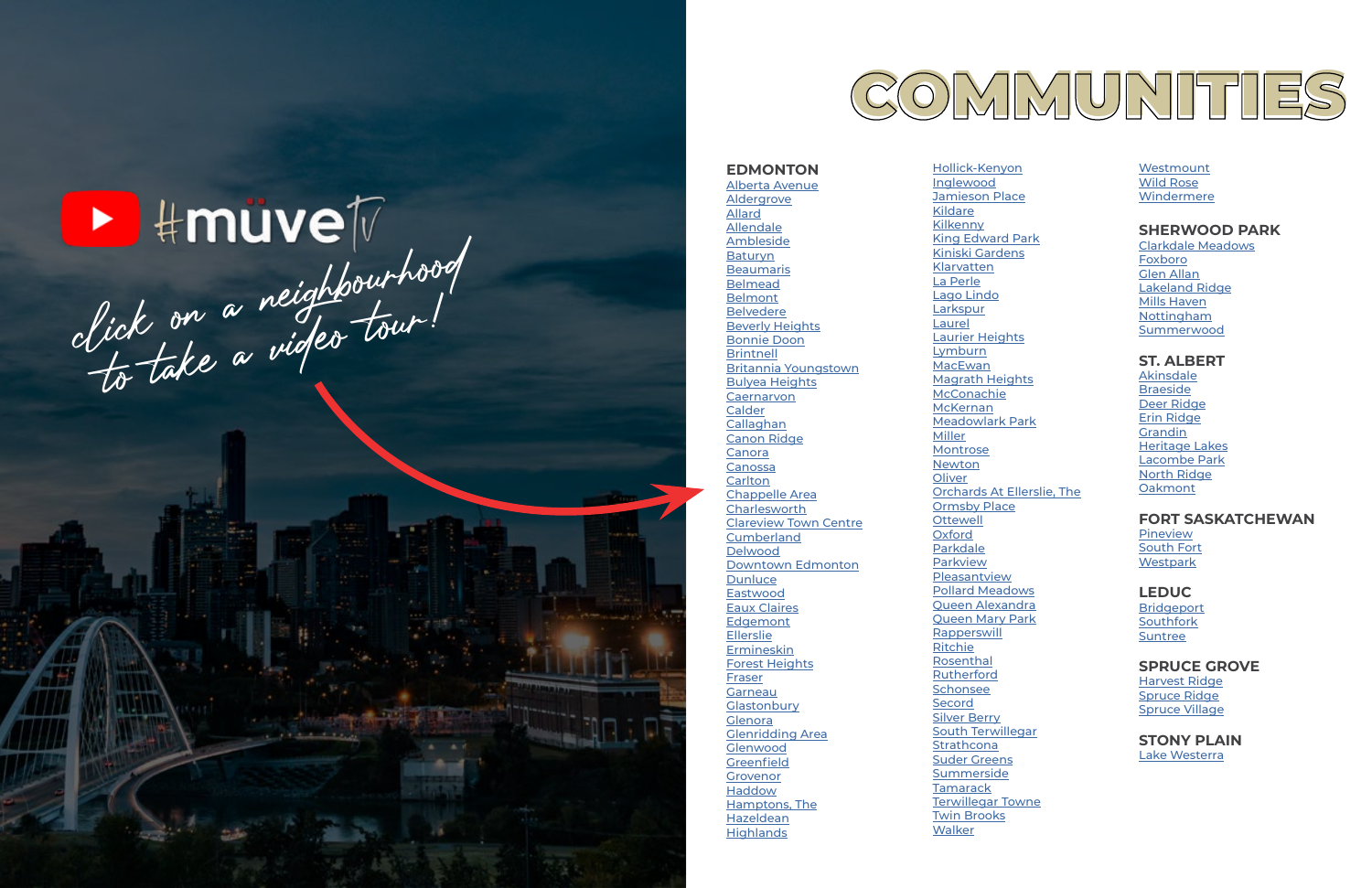#### **WHAT IS THE VALUE OF USING A BUYERS AGENT?**

In real estate, one of the biggest "wow I didn't know that" moments is that they didn't know that you didn't have to pay for a buyers REALTOR® when buying a home.

#### **A buyer agent helps you:**

- Negotiate the right price
- Facilitate all the steps to buying a home
- Help facilitate home inspections, condo documents, and helping with final mortgage approval
- Facilitating with the lawyer to get everything closed on time

With their neighbourhood knowledge, they know what's going on in the local neighbourhood and they are an expert on your side.

#### **HOW DO I IMPROVE MY CREDIT SCORE?**

Having good credit is essential if you're planning to buy a home, so follow these four tips and start slaying your score.

If you're thinking of buying a home at any point in the near future, it's time to start working on your credit score. There are a few simple steps you can take to do so:

#### **WHAT MISTAKES CAN I AVOID WHEN BUYING & SELLING AT THE SAME TIME?**

Many people choose to sell their current home and buy the next one at the same time, but it's often a complicated process. To avoid any extra problems, here are four mistakes you want to avoid when buying and selling homes simultaneously:

- 1. Shoot for perfection. 850 is the best score you can possibly get, and while it may seem completely out of reach, it's definitely attainable. If you budget carefully and pay close attention to your overall financial health, you'll reach a higher score in no time. a report for you in summary of their findings. Why is getting a home inspection so important? There are actually a few reasons: 1. You will have a clear understanding of the
- 2. Or at least shoot for 750. If 850 is out of reach, a score of 750 will be more than enough to help you obtain the best possible monthly mortgage rate.
- 3. Set up automatic payments. Did you know that a major portion of your credit score comes from your payment history? Having payments automatically deducted will keep you punctual and keep your score high.
- 4. Watch your credit limits. If lenders think you aren't living within your means, this may negatively impact your ability to obtain a loan. Try to stay at or below 30% of your limit. If you can keep your balance even lower, then you should have no problem keeping up a high credit score. seller and renegotiate. You can ask for a credit or a price reduction depending on the severity of the problems. Now, why is it important to hire a good home

- 1. Waiting too long to prep the home for sale. Fix up minor paint scratches, broken decking, and damaged bathroom grout. Don't wait until the last minute to start the process!
- 2. Buying too big. If you fail to go through the preapproval process, you won't know exactly what you can (and can't) afford.
- 3. Failing to compromise. You're not the only one in a stressful situation. If someone needs to adjust a date, renegotiate their conditions, or make any other changes, it's best to work together and make compromises.
- 4. Using two different agents. If you're juggling both a buyer's agent and a listing agent, things can get messy. Simplify the process by using one agent instead. If you're moving out of the city, your listing agent should be able to help you find a reputable buyer's agent in your new location.

#### **WHY DO HOME BUYERS NEED A HOME INSPECTION?**

A home inspection is when you hire an inspector to come to a property you're interested in purchasing and inspect everything—from the roof all the way down to your appliances. The inspector then creates

condition of the property. No property is perfect, and you'll find that there will be a list of deferred maintenance projects; you want to be able to plan for these repairs, so getting that list ahead of time will save you headaches down the road.

2. There may be some major issues that should be taken care of right away. These issues include things like major roof, plumbing, or accommodation issues, all of which can be costly to fix. Figuring out these issues will enable you to go back to the

inspector? Well, you'll want a thorough inspector who will remain available to go over the report and answer your questions in a timely manner. That way, you can use what's on the report to negotiate with the seller.





![](_page_5_Picture_1.jpeg)